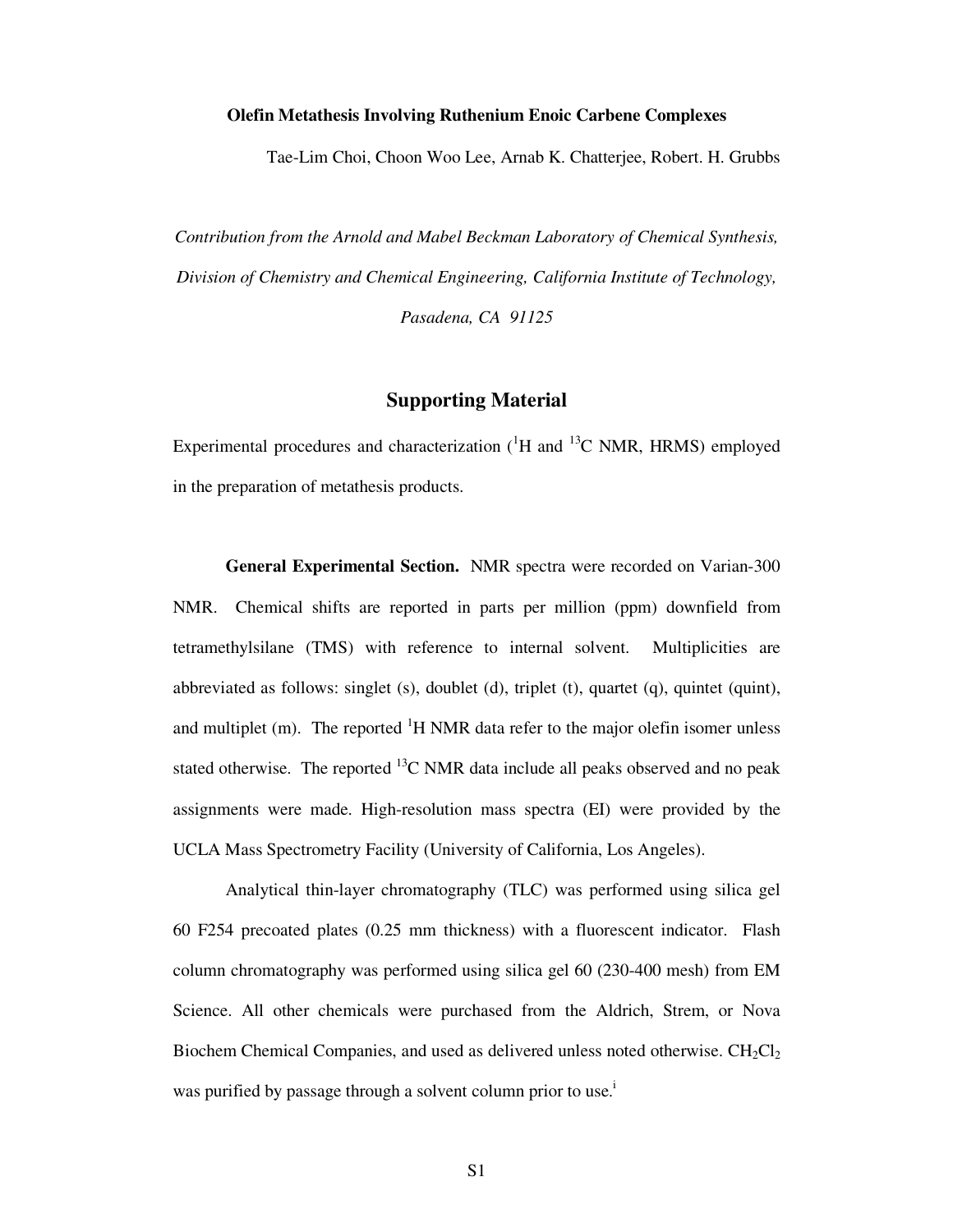**General Procedure**: To a flask charged with catalyst **1** (0.05 equiv in 0.05 to 0.4 M CH<sub>2</sub>Cl<sub>2</sub>),  $\alpha, \beta$ -unsaturated carbonyl compounds, or disubstituted olefins were added via syringe. The flask was fitted with a condenser and refluxed under argon for 3 to 5 hours. The reaction was monitored by TLC. After the solvent was evaporated, the product was purified directly on a silica gel column.

**Compound 6**. see **General Procedure**. The product was purified directly on a silica gel column, eluting with 1: 10 = ethyl acetate: hexane. 40 *u*l of *n*-butyl acrylate gave 22.7 mg of the dimer in 87% yield ( $R_f = 0.3$  in 1: 10 = EA: Hx, white solid). <sup>1</sup>H NMR (400 MHz, CDCl3, ppm): δ 6.83(2H, s), 4.19(4H, t, *J* =6.6 Hz), 1.65(4H, m), 1.38(4H, m), 0.93(6H, q, *J* =7.4 Hz). <sup>13</sup>C NMR (75 MHz, CDCl<sub>3</sub>, ppm): δ 165.2, 133.8, 65.5, 30.9, 19.5, 14.0. HRMS (EI) calcd for C12H20O4 228.1362, found 228.1373.

**Compound 7.** see **General Procedure**. The product was purified directly on a silica gel column, eluting with 1:  $15 =$  ethyl acetate: hexane. 50.6 mg of cyclohexyl acrylate gave 34.7 mg of the dimer ( $R_f = 0.5$  in 1: 10 = EA: Hx, white solid). Characterization by: Kansui, Hisao; Hiraoka, Shingo; Kunieda, Takehisa; J.Amer.Chem.Soc.; 118; 23; 1996; 5346.

**Compound 8**. see **General Procedure**. The product was purified directly on a silica gel column, eluting with 1: 20 = ethyl acetate: hexane. 30 *u*l of *t*-butyl acrylate gave 21.9 mg of the dimer ( $R_f = 0.5$  in 1: 10 = EA: Hx, clear oil). Characterization by: Charlton, James L.; Maddaford, Shawn; Can.J.Chem.; 71; 6; 1993; 827.

**Compound 9**. see **General Procedure**. The product was purified directly on a silica gel column, eluting with 1:  $20 = \text{ethyl acetate: hexane. } 40.0 \text{ mg of admantly}$  acrylate gave 37.3 mg of the dimer ( $R_f = 0.4$  in 1: 10 = EA: Hx, white solid). Characterization by: Matsumoto, Akikazu; Otsu, Takayuki; Chem.Lett.; 8; 1991; 1361.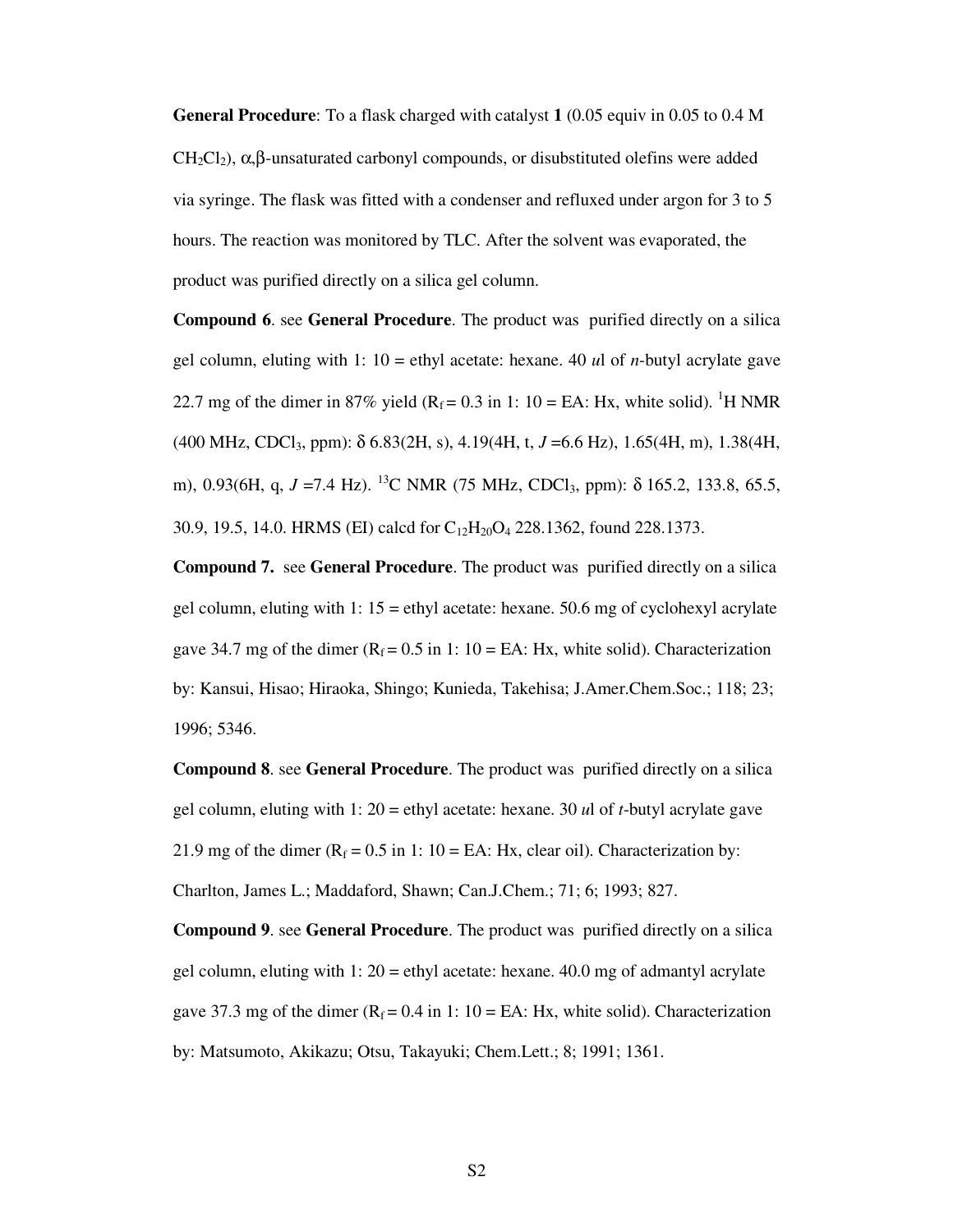**Compound 10**. see **General Procedure**. The product was purified directly on a silica gel column, eluting with  $1: 20 =$ ethyl acetate: hexane. 14.0 mg of hexyl vinyl ketone gave 9.7 mg of the dimer  $(R_f = 0.4 \text{ in } 1: 10 = \text{EA: Hx}$ , white solid). <sup>1</sup>H NMR (300 MHz, CDCl<sub>3</sub>, ppm): δ 6.65 (2H, s) 2.62 (4H, t, *J* = 8.0 Hz), 1.59 (4H, m), 1.27(12H, m), 0.863(6H, t,  $J = 7.0$  Hz). <sup>13</sup>C NMR (75 MHz, CDCl<sub>3</sub>, ppm):  $\delta$  200.9, 136.4, 42.0, 31.9, 29.1, 24.1, 22.8, 14.4. HRMS (EI) calcd for C<sub>16</sub>H<sub>28</sub>O<sub>2</sub> 252.2089, found 252.2090.

**Compound 11**. see **General Procedure**. The product was purified directly on a silica gel column, eluting with  $1: 20 =$ ethyl acetate: hexane. 13.8 mg of cyclohexyl vinyl ketone gave 11.8 mg of the dimer ( $R_f = 0.4$  in 1: 10 = EA: Hx, white solid). Characterization by: House,H.O. et al.; J.Org.Chem.; 36; 22; 1971; 3429.

**Compound 12.** To a flask charged with catalyst  $1$  (0.05 equiv in 0.05 CD<sub>2</sub>Cl<sub>2</sub>), 20 ul of ethyl vinyl ketone was added via syringe. After 3 hours, the crude solution was put into a NMR tube. The conversion was determined by integration ratio between 6.8 ppm and 6.4 ppm. Characterization by Bach, Jordi; Berenguer, Ramon; Garcia, Jordi; Lopez, Marta; Manzanal, Judith; Vilarrasa, Jaume; Tetrahedron; 54; 49; 1998; 14947. **Compound 13**. see **General Procedure**. The product was purified directly on a silica gel column, eluting with  $1: 15 =$ ethyl acetate: hexane. 28.0 mg of the product was obtained ( $R_f = 0.4$  in 1: 10 = EA: Hx, clear oil).<sup>1</sup>H NMR (300 MHz, CDCl<sub>3</sub>, ppm): δ 6.80 (2H, dt, *J* = 15.6 Hz, 6.9 Hz), 5.70 (2H, d, *J* = 15.9 Hz), 2.14( 4H, m), 1.44 (22H, m)<sup>13</sup>C NMR (75 MHz, CDCl<sub>3</sub>, ppm): δ 166.2, 147.6, 123.4, 80.3, 32.1,

28.5, 27.9. HRMS (EI) calcd for  $C_{18}H_{30}O_4$  310.2144, found 310.2151.

**Compound 14**. see **General Procedure**. The product was purified directly by filtering and washed with dichloromethane. 29.1 mg of the product was obtained (white solid).<sup>1</sup>H NMR (300 MHz, THF-d<sub>8</sub>, ppm):  $\delta$  10.64 (2H, s), 6.80 (2H, dt, *J* =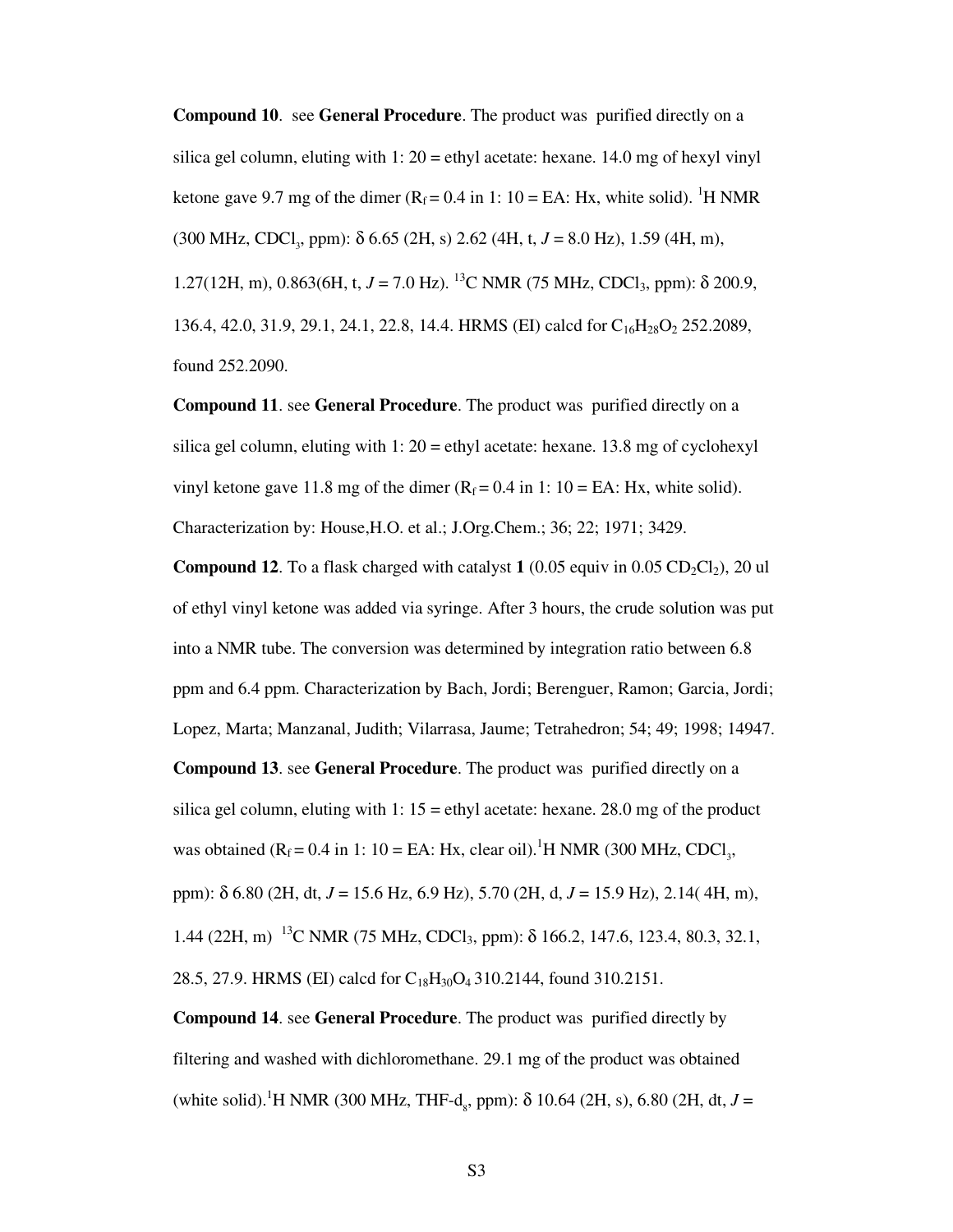15.6, 6.3 Hz), 5.75 ( 2H, d, *J* = 15.6 Hz), 2.20 (4H, m), 1.50 (4H, m). 13C NMR (75 MHz,THF-d<sub>8</sub>, ppm): δ 168.3, 149.9, 123.9, 33.8, 29.8. HRMS (EI) calcd for  $C_{10}H_{14}O_4$ 198.0893, found 198.0896.

**Compound 15**. see **General Procedure**. The product was purified directly on a silica gel column, eluting with  $1: 4 =$  ethyl acetate: hexane. 15.4 mg of the product was obtained  $(R_f = 0.3$  in 1: 3 = EA: Hx, clear oil).<sup>1</sup>H NMR (300 MHz, CDCl<sub>3</sub>, ppm): δ 6.80 (2H, dt, *J* = 15.6 Hz, 6.9 Hz), 6.05 (2H, d, *J* = 15.6 Hz), 2.52 (4H, q, *J* = 7.5 Hz), 2.19 (4H, m), 1.47 (4H, m), 1.06 (6H, t,  $J = 7.2$  Hz). <sup>13</sup>C NMR (75 MHz, CDCl<sub>3</sub>, ppm):  $\delta$  201.1, 146.4, 130.5, 39.7, 32.5, 28.0, 8.5. HRMS (EI) calcd for C<sub>14</sub>H<sub>22</sub>O<sub>2</sub> 222.1620, found 222.1622.

**Compound 16**. see **General Procedure**. The product was purified directly on a silica gel column, eluting with  $1: 3 =$  ethyl acetate: hexane. 25.0 mg of the product was obtained ( $R_f = 0.3$  in 1: 3 = EA: Hx, white solid). Characterization by: Verhe, R. et al.; J.Org.Chem.; 42; 7; 1977; 1256.

**Compound 17**. see **General Procedure**. The product was purified directly on a silica gel column, eluting with  $1: 15 =$ ethyl acetate: hexane. 15.0 mg of the product was obtained ( $R_f = 0.4$  in 1: 10 = EA: Hx, clear oil).<sup>1</sup>H NMR (300 MHz, CDCl<sub>3</sub>, ppm): δ 6.94 (1H, d, *J* = 16.2 Hz), 6.57 (1H, d, *J* = 15.9 Hz), 2.63 (2H, q, *J* = 7.2 Hz), 1.49 (9H, s), 1.10(3H, t,  $J = 7.2$  Hz). <sup>13</sup>C NMR (75 MHz, CDCl<sub>3</sub>, ppm): δ 200.5, 164.9, 138.6, 132.8, 82.2, 34.9, 28.3, 8.0 HRMS (EI) calcd for C<sub>10</sub>H<sub>16</sub>O<sub>3</sub> 184.1099, found 184.1103.

**Compound 18**. see **General Procedure**. The product was purified directly on a silica gel column, eluting with 1:  $15 =$  ethyl acetate: hexane. 29.7 mg of the product was obtained ( $R_f = 0.4$  in 1: 10 = EA: Hx, clear oil). *E* / *Z* ratio was confirmed by <sup>1</sup>H NOE. <sup>1</sup>H NMR (300 MHz, CDCl<sub>3</sub>, ppm): δ 5.62 (1H, s), 4.12 (2H, m), [ 2.58 (2H, t, *J*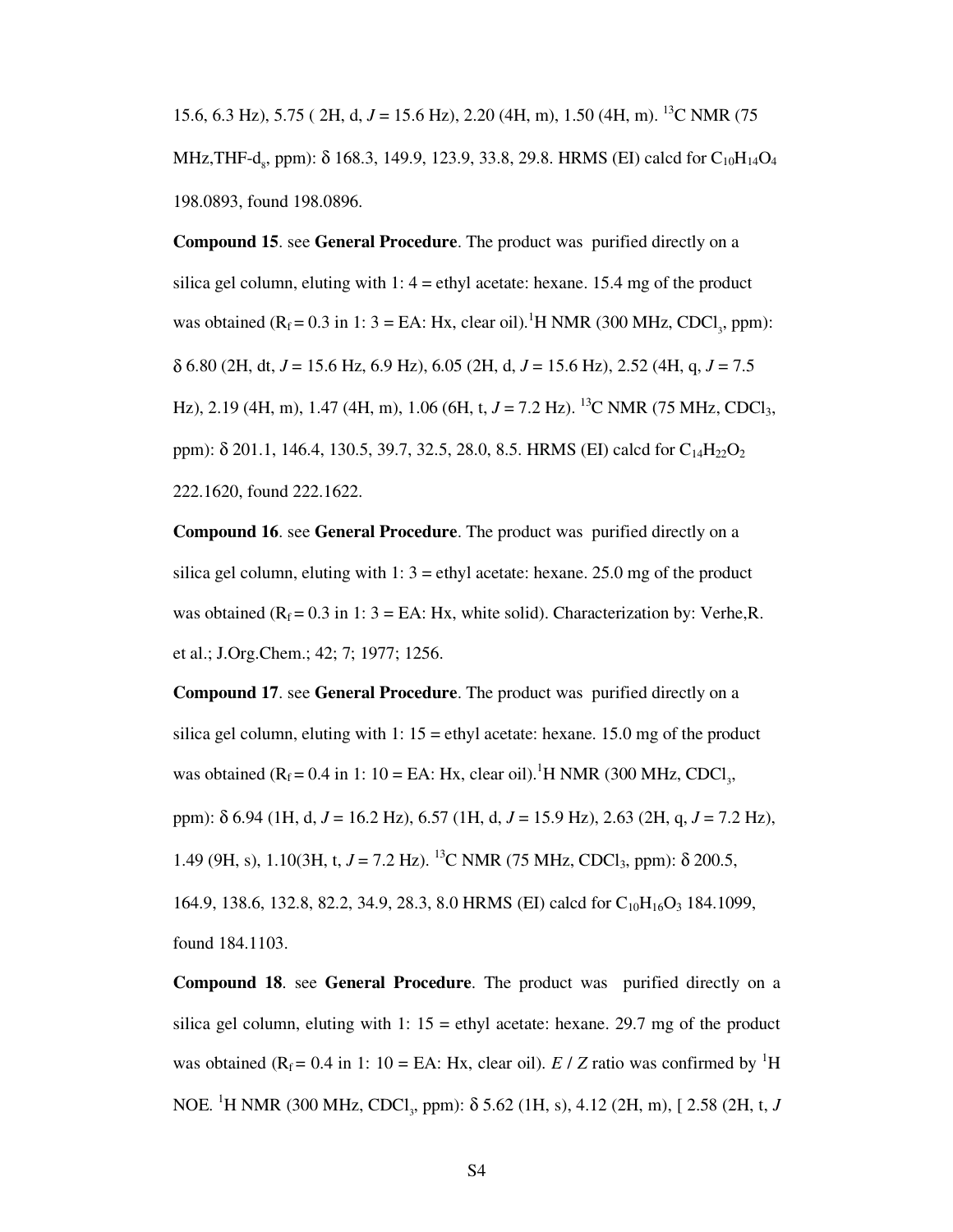= 7.5 Hz), 1.84 (3H, s) for *cis*], [ 2.11 (3H, s), 2.00 (2H, *J* = 7.5 Hz), for *trans*] 1.50 (2H, m), 1.30 (6H, m), 0.86 (3H,  $J = 6.9$  Hz). <sup>13</sup>C NMR (75 MHz, CDCl<sub>3</sub>, ppm):  $\delta$ [167.0, 160.5, 115.6, 59.7, 41.2, 31.7, 27.4, 22.8, 19.1, 14.7, 14.4. for *trans*] [166.5, 160.9, 116.1, 59.7, 33.7, 32.3, 28.2, 25.5, 22.9, 14.7, 14.3. for *cis*] HRMS (EI) calcd for  $C_{11}H_{20}O_2$  184.1463, found 184.1460.

**Compound 19**. see **General Procedure**. The product was purified directly on a silica gel column, eluting with  $1: 5 =$ ethyl acetate: hexane. 26.5 mg of the product was obtained ( $R_f = 0.3$  in 1: 5 = EA: Hx, white solid). *E* / *Z* ratio was confirmed by <sup>1</sup>H NOE. <sup>1</sup>H NMR (300 MHz, CDCl<sub>3</sub>, ppm): δ 5.67 (1H, s), [ 2.60 (2H, t, *J* = 7.5 Hz), 1.90 (3H, s) for *cis*], [ 2.14 (3H, s), 2.10 (2H, *J* = 7.0 Hz), for *trans*] 1.50 (2H, m), 1.30 (6H, m), 0.87 (3H,  $J = 6.6$  Hz). <sup>13</sup>C NMR (75 MHz, CDCl<sub>3</sub>, ppm):  $\delta$  [172.6, 163.8, 115.2, 41.5, 31.7, 27.4, 22.8, 19.4, 14.4. for *trans*] [172.6, 163.8, 115.7, 33.8, 32.2, 28.2, 25.9, 19.4, 14.4. for *cis*] HRMS (EI) calcd for C<sub>9</sub>H<sub>16</sub>O<sub>2</sub> 156.1150, found 156.1145.

**Compound 20**. see **General Procedure**. The product was purified directly on a silica gel column, eluting with 1: 15=ethyl acetate: hexane. 22.0 mg of the product was obtained ( $R_f = 0.4$  in 1: 10 = EA: Hx, white solid). *E* / *Z* ratio was confirmed by <sup>1</sup>H NOE.<sup>1</sup>H NMR (300 MHz, CDCl<sub>3</sub>, ppm):  $\delta$  6.02 (1H, s), [2.54 (2H, t, *J* = 7.5 Hz), 1.83 (3H, s) for *cis*], [ 2.10 (3H, s), 2.08 (2H, *J* = 7.0 Hz), for *trans*] 2.40 (2H, *J* = 5.4 Hz), 1.50 (2H, m), 1.30 (6H, m), 1.00 (3H, *J* = 6.6 Hz), 0.87 (3H, *J* = 6.6 Hz). 13C NMR (75 MHz, CDCl3, ppm): δ [201.8, 158.7, 123.0, 41.5, 37.7, 31.8, 27.5, 22.8, 19.6, 14.4, 8.5. for *trans*] [201.2, 159.4, 123.5, 37.7, 34.1, 32.3, 28.3, 25.8, 22.9, 14.4, 8.5. for *cis*] HRMS (EI) calcd for C<sub>10</sub>H<sub>20</sub>O 168.1514, found168.1513.

**Compound 21**. see **General Procedure**. The product was purified directly on a silica gel column, eluting with  $1: 30 =$ ethyl acetate: hexane. 30.6 mg of the product